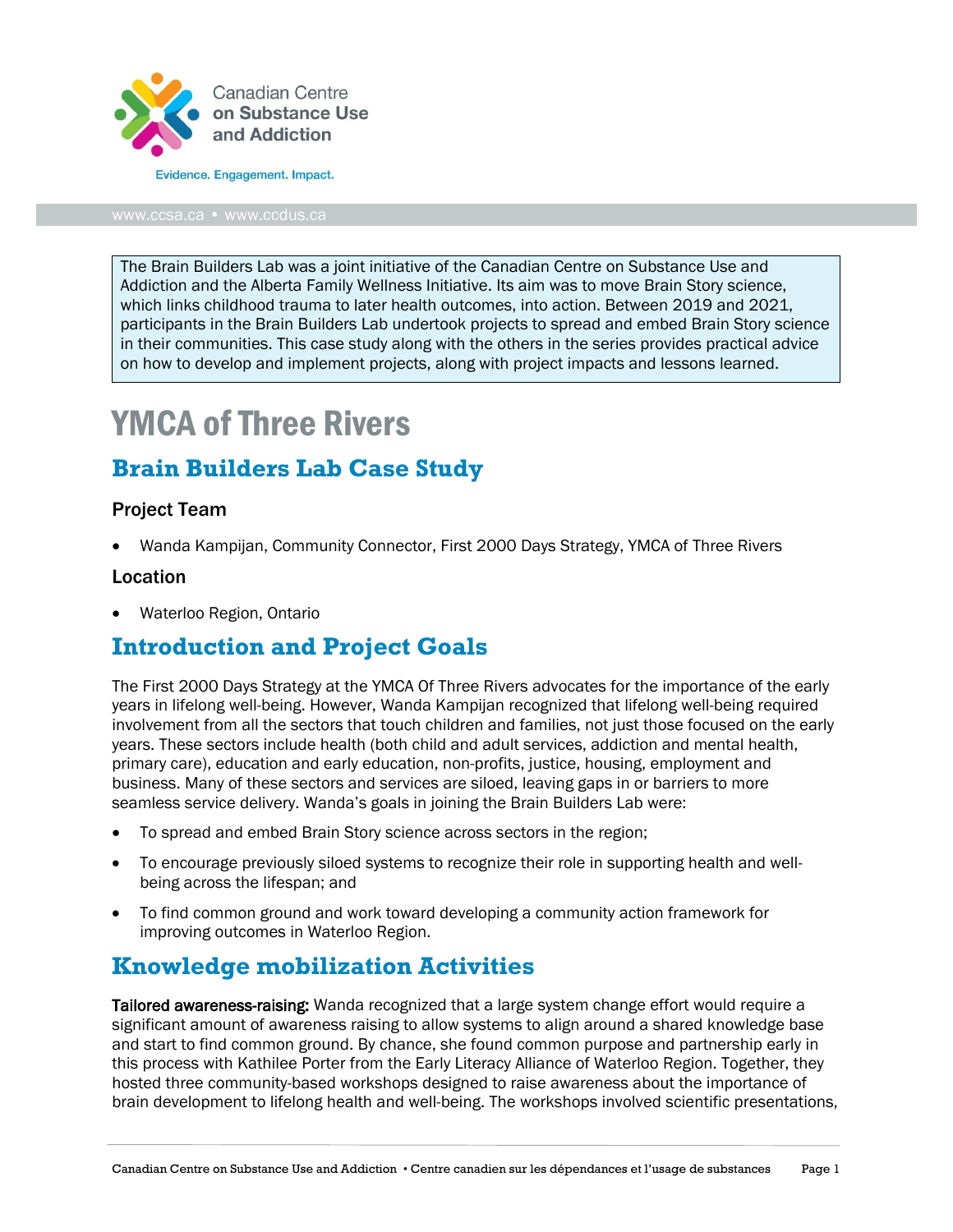playing the Brain Architecture Game, and group discussion about the relevance of the knowledge for participants' workplaces. Each workshop was targeted to different audiences: one to the early learning and child development sector, one to individuals working with older children and adults (including school boards, health care, addiction and mental health services, emergency medical services and policing), and a separate community leadership group.

Broad, virtual awareness-raising: Given the interest generated by the workshops (all had waiting lists), and the

#### **Partnerships**

- Child and Youth Planning Table
- Early Literacy Alliance of Waterloo Region
- Waterloo Region Integrated Drug Strategy
- ACEs Coalition of Guelph-Wellington
- Guelph-Wellington Drug Strategy

advantage of virtual formats to reach more people than in-person events, Wanda collaborated with community partners to offer a five-part webinar series on building resilience in children and families. The series culminated with an online discussion with regional stakeholders about how to move the work forward in Waterloo Region. Wanda also developed a social media campaign aimed at raising awareness of the Brain Story that was promoted during National Addictions Awareness Week.

# **Outcomes and Impact**

Cross-sectoral engagement: The webinar series and discussion helped gain buy-in for creating a Brain Story science-based community action plan for the region. Through the activities, Wanda also developed new regional partnerships with organizations that have adopted Brain Story science into their work, which will help ensure these initiatives continue to align and will also provide the foundation for additional collective, cross-sectoral action as the work matures.

Increased presence of champions: There has also been more pull from the community to learn more about Brain Story science and its application. Brain Story language and concepts have permeated routine conversations around various tables in the region, supporting the community action plan for system and organizational change. Wanda was able to engage 10 passionate community members in a team to help guide and support these efforts. The team now strategizes on next steps and can share the work involved in knowledge mobilization.

Organizational change: The Child and Youth Planning Table, which is funded and supported in part by the regional government, has adopted the science into their work. At least one business, an engineering firm, has incorporated some brain science information into their human resource materials.

# **Lessons Learned and Next Steps**

Engaging early adopters to create additional change agents and influencers pays off. Wanda's biggest success was the interest and momentum the work gained across sectors. This momentum has persisted even after people had to re-focus on pandemic response work, which indicates the level of importance this work holds in the eyes of many.

Align with existing initiatives to support sustainability. Wanda was careful to look for opportunities to partner with initiatives that were already underway, rather than creating something that could be perceived as new and disconnected from existing work. Introducing Brain Story science into these initiatives and plans has helped increase alignment across generally siloed pieces of work and will support sustainability moving forward.

Capitalize on relationships. Early on in the process, Wanda found a partner in Kathilee Porter who brought her own networks and expertise to the table to help advance the work. In addition, Wanda